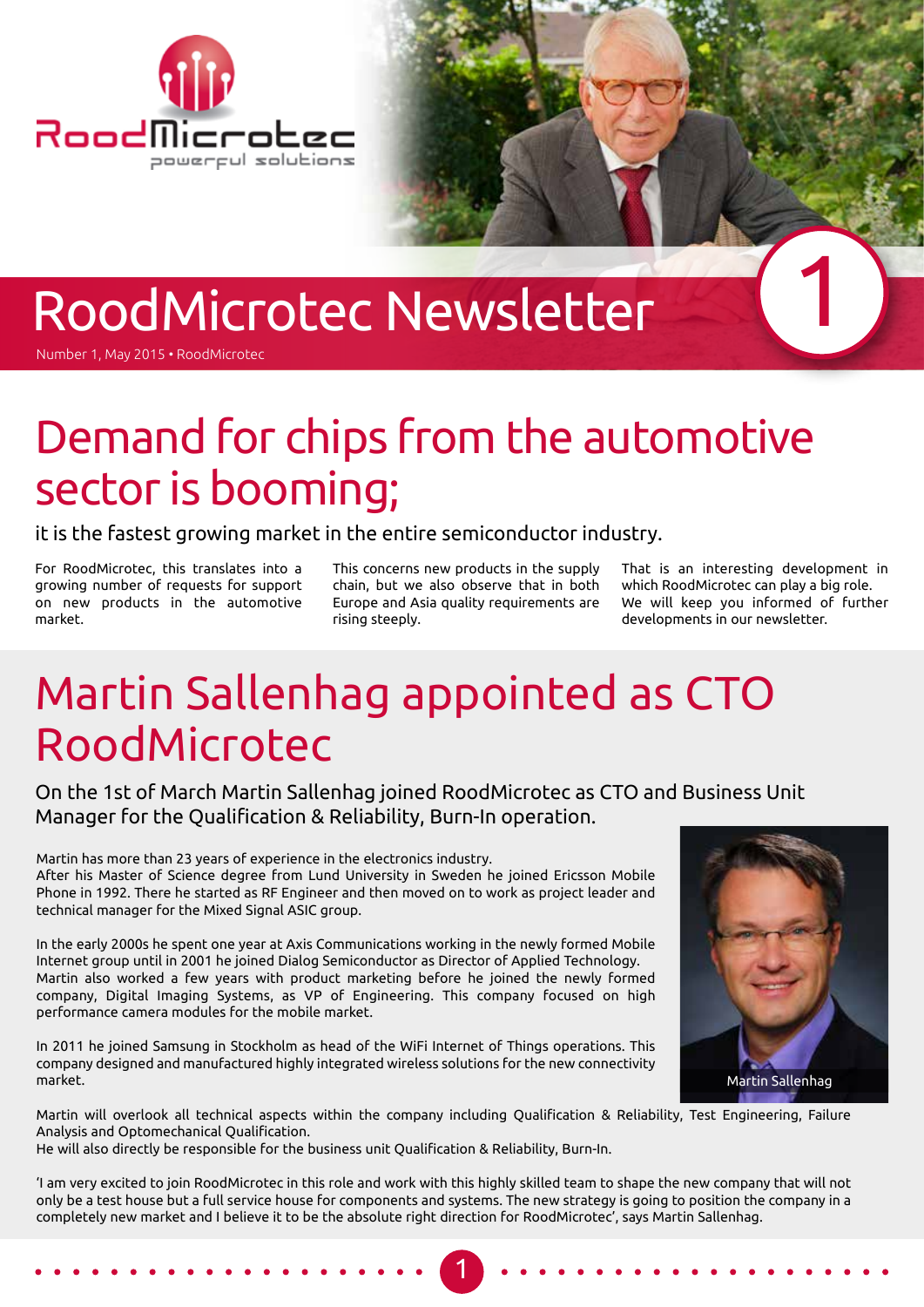# The Automotive Competence Centre (ACC)

– a step change in the development of the eXtended Supply Chain Management system (SCM)

Electronic components for vehicle applications have become the global driver of the semiconductor industry.

The use of electronics in conventional vehicles is growing rapidly. And new electric vehicles have even more electronic systems.

In order to maintain the quality and reliability of a vehicle or increase it, the requirements across the whole of the supply chain (car manufacturers/ primary suppliers/subcontractors/component manufacturers) must also be raised simultaneously.

At the same time, major manufacturers are starting to contract out the development of components for customer-specific ICs to subcontractors, together with the downstream process steps.

As a consequence, semiconductor design houses now must find partners that are capable of undertaking all the stages following the development of a component.

In view of this new trend, RoodMicrotec decided in Q4/2014 to intensify its own competencies in the automotive field and attract employees who are highly experienced in the automotive sector.

The objective of the ACC is to concentrate the available know-how and to expand RoodMicrotec's existing service portfolio with high-level automotive competencies.

These will enable RoodMicrotec to offer new services that are required and expected for automotive projects.

#### Projects and prospects

The establishment of the ACC comes on the back of several years' experience handing SCM projects for the automotive industry and other industrial sectors.

This is how we gained extensive experience of certain specialised areas in the automotive sector such as qualification, assembly, test, burn-in, delivery, failure analysis, etc.

We have already reached the final stage of the tendering process for complete projects following the design of a component (backend), for which RoodMicrotec will function as a fully accountable supplier of bulk component quantities, and prospects are looking good.

#### *Automotive Competence Centre (ACC)*



#### 2 ..... www.roodmicrotec.com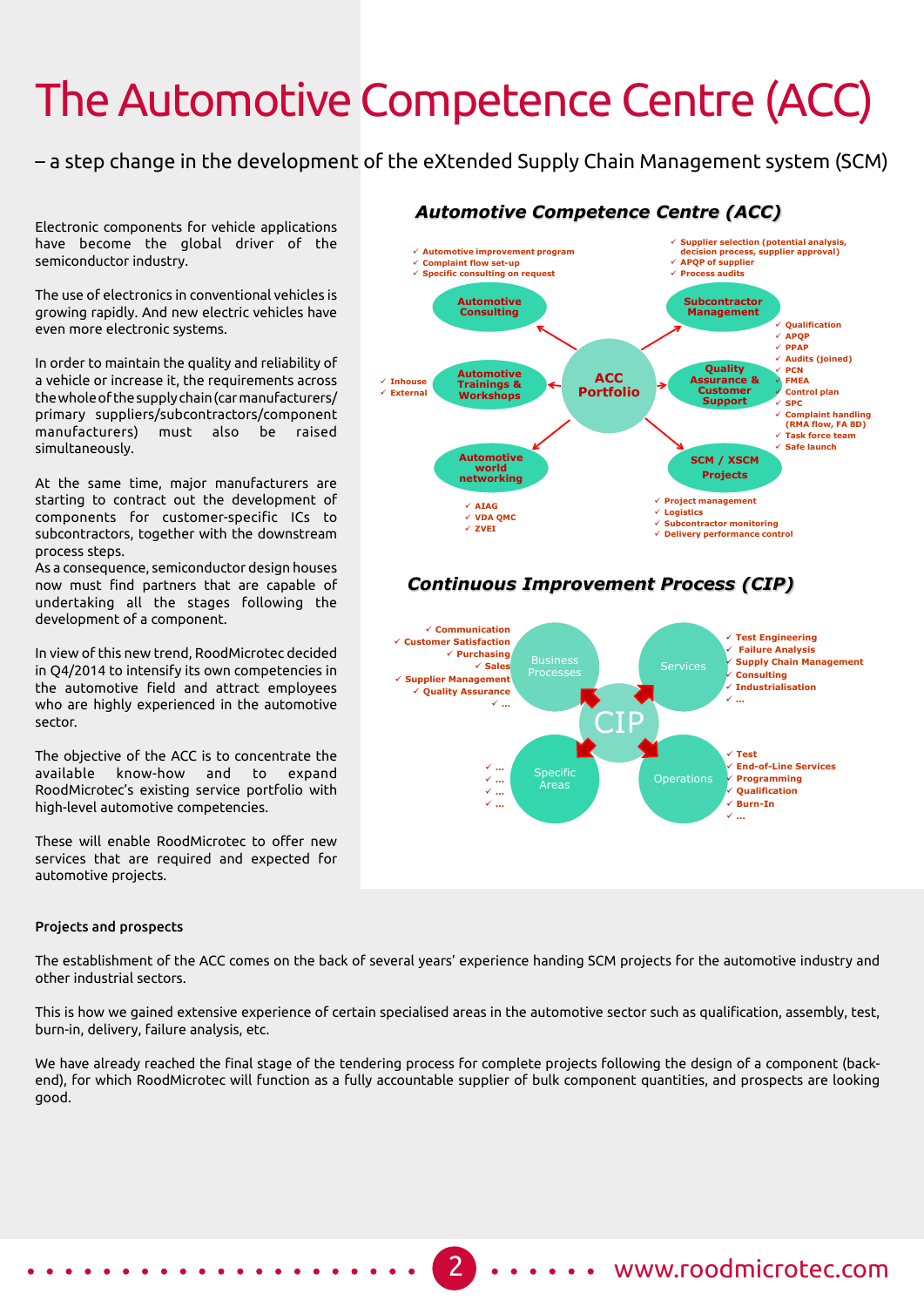# Direct Docking provides significant benefits in testing

ICs are becoming ever smaller, functionality is getting more complex, higher frequency requires shorter distance, performance is increasing and yield has to be maximised.

Direct docking (DD) is a technical solution that allows us to maximise OEE (Overall Equipment Effectiveness), realise shorter time-to-market and improve capital cost.

Using this DD contacting method, the ATE test head is directly connected to the handling system.

It provides several benefits:

- shorter and more precise test cell setup;
- no wiring defects, so less maintenance;
- quicker and more reliable loadboard changes.

This shows that the method supports improved effective tester uptime and ultimately contributes to a cost-optimised test solutions for our customers.

The technical reasons for this are:

- no cables, so better system performance;
- higher test frequency can be realised, esp. necessary for RF devices;
- less technical risk compared to soft docking (no cables, connectors, etc.);
- accurately fixed connections allow for easier alignment of test / testhead.

RoodMicrotec's operational team has excellent experiences with this docking method and will continuously use it.



Old setup: Cable docking





Docking System



New Setup: Direct Docking Load Board for Direct Docking